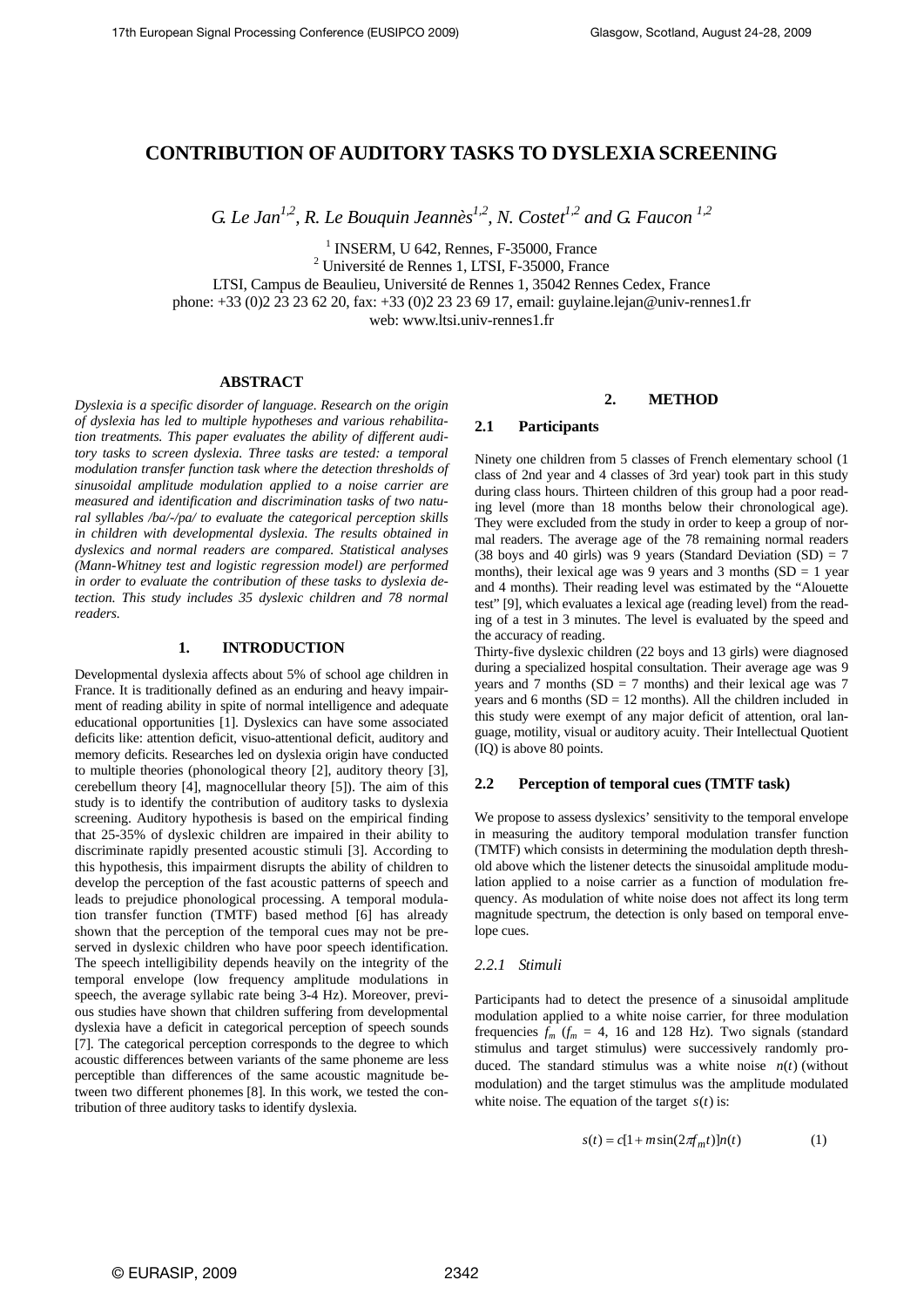where *m* is the modulation depth ( $0 \le m \le 1$ ) and *c* the multiplicative compensation term [10] to keep the same overall power for target and standard stimuli. These two stimuli had a 500 ms duration including 25 ms rise/fall times shaped as a raised cosine function. The inter-stimulus interval was 500 ms.

### *2.2.2 Procedure*

On each trial, for a given modulation frequency, the target stimulus and the standard one were presented to the listener who had to identify the modulated stimulus (target stimulus). The modulation depth *m* was estimated using the adaptive forced-choice method on two intervals: 2down-1up and 2up-1down interval (noted 2I-2AFC). No feedback was given after each trial. The *m* variation (between two consecutive trials) depends on the response of the listener to the previous trial. The adaptive method is a successive variation of the *m* level (up-down variation). The 2down-1up criterion consists in reducing the *m* level after two consecutive correct responses (good identification of the target) and in increasing it after a wrong response (identification of the standard stimulus instead of the target stimulus). The step size of *m* variation was initially 4 dB and was reduced to 2 dB after the two first reversals. This procedure estimates the modulation depth *m* necessary to obtain 70.7% of correct detection [11]. The TMTF task stops after 14 inversions and the threshold *m* for detecting sinusoidal amplitude is calculated by the mean of the last 10 reversals. For each frequency, this threshold was determined twice and only the best was retained in this study. The worst threshold is 0 dB which corresponds to a modulation depth of 1 (100% modulated noise). The more negative *m* in decibels, the better the detection depth threshold.

### **2.3 Categorical perception skills (VOT tasks)**

To evaluate categorical perception skills in dyslexic children, two exercises were proposed: an identification task where children had to identify syllable, /ba/ or /pa/, and a discrimination task where they had to discriminate a pair of /ba/-/pa/ syllables along a voice onset time (VOT) continuum. VOT is the time between the release of the consonant and the start of vocal fold vibration (voicing); it is measured in milliseconds and quantifies the degree of phonetic voicing.

#### *2.3.1 Stimuli*

Categorical perception skills were evaluated using a VOT continuum whose extremities are constituted of two syllables /ba/ and /pa/ which differ by their VOT and intermediate syllables which allow to link the extremities using a progressive variation of 10 ms. By convention, when voicing starts before the release of the consonant, VOT is negative; when voicing and consonant release happen simultaneously, VOT equals 0 ms; when voicing starts after the release of the consonant, VOT is positive. A difference of 20 ms between VOT values of two syllables is perceptible only if the syllables belong to distinct phonemic categories. The syllables /ba/ and /pa/ differ by respectively negative and positive VOTs. The production of several intermediate VOT values generates a continuum of syllables perceived as either /ba/ or /pa/. In this study, the continuum ranged from -40 ms to 40 ms and was generated using 3 reference French natural syllables: /ba/, /pa/ and /pha/ with respectively a VOT of  $-117$  ms,  $+13$  ms and  $+70$  ms (see Figure 1).



Figure 1 – French natural syllables, respectively /ba/, /pa/ and /pha/.

To make a positive VOT, a part of /pha/ VOT was selected and inserted in /pa/ syllable. For the negative VOT, a part of /ba/ VOT was introduced in the beginning of the /pa/ syllable. The 0 point of continuum was realized in deleting the burst of /pa/ syllable. Nine stimuli with respectively a VOT of -40 ms, -30 ms, -20 ms, -10 ms, 0 ms, +10 ms, +20 ms, +30 ms, and +40 ms were created.

### *2.3.2 Procedure*

Two exercises were proposed to the participants: an identification task and a discrimination task. In the identification task, the nine stimuli of the continuum were randomly presented 10 times to the listener. For each stimulus, the listener indicated if he (she) heard /ba/ or /pa/ syllable. In the discrimination task, 7 pairs of syllables which differ by a VOT of 20 ms and 9 pairs of syllables which have the same VOT value were randomly presented 8 times each. For each pair, the listener indicated whether the syllables were identical or not.

#### *2.3.3 Variables*

**Identification** variables

Identification task was evaluated through two variables: the slope of the identification function adjusted by a sigmoid function and the identification threshold.

$$
\blacksquare
$$
 Slope

This task provides the number  $\sigma$  of given /pa/ responses according to the VOT values. To determine the slope of the curve  $\sigma(x)$  (where *x* represents the value of the VOT) at the phonemic boundary, the curve was adjusted by a sigmoid function (Equation 2).

$$
\sigma(x) = \frac{a}{\left(1 + b.e^{-c.x}\right)}.
$$
 (2)

The 3 parameters of this function (*a*, *b* and *c*) are estimated by using Nelder-Mead algorithm [12]. The parameter *c* corresponds to the slope of the curve.

*Identification threshold (T )* 

It is measured at the inflexion point of the slope by Equation 3.

$$
T = -a.b.\frac{-e^{-c.q} + e^{-c.(q+10)}}{(-10)(-10)(-10)}
$$

$$
= -a.b. \frac{-e^{-c.q} + e^{-c.(q+10)}}{\left(1 + b.e^{-c.(q+10)}\right)\left(1 + b.e^{-c.q}\right)}
$$
(3)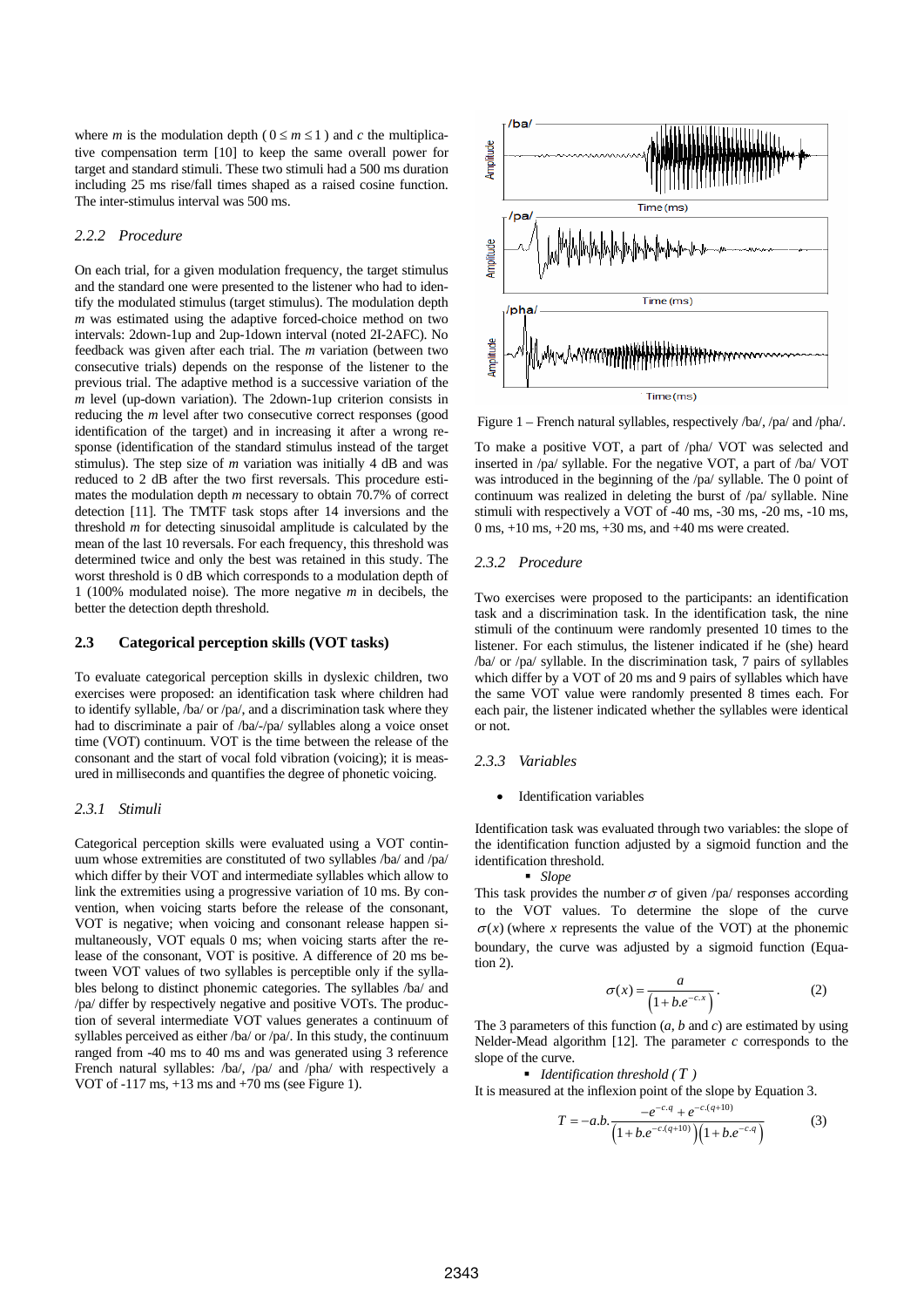where *a*, *b* and *c* are the parameters of the sigmoid function and *q* the abscissa of the inflexion point. Figure 2 illustrates an example of the observed identification function and the adjusted function.



Figure 2 – Observed identification function and adjusted curve using a sigmoid function.

#### • Discrimination variables

The categorical perception is evaluated by the difference between the percentages of correct discrimination directly observed from the discrimination task (CD\_OB) and those expected according to the results of the identification task (CD\_PR).

The observed percentages of correct discrimination (CD\_OB) are calculated using Equation 4.

$$
CD\_OB(S_i, S_j) = \frac{16 - D(S_i, S_i) - D(S_j, S_j) + 2D(S_i, S_j)}{0.32}
$$
(4)

where  $D(S_i, S_j)$  is the number of responses "the syllables are different" given by the listener for each pair of syllables  $(S_i, S_j)$ .

The expected scores of the discrimination task (expected number of responses "the syllables are different" for each pair of syllables) are estimated by the results obtained on the identification task (number of responses "the syllable is /pa/" for each syllable) and using Pollack and Pisoni prediction method [13] (Equation 5).

$$
P(S_i, S_j) = I(S_i).(10 - I(S_j)) + (10 - I(S_i))I(S_j)
$$
 (5)

where  $I(S_i)$  is the number of responses "the syllable is /pa/" for  $S_i$ syllable and  $P(S_i, S_j)$  is the expected number of responses "the syllables are different" for each pair of syllables  $(S_i, S_j)$ .

The expected percentages of correct discrimination (CD\_PR) are calculated using Equation 6.

$$
CD \_PR(S_i, S_j) = \frac{200 - P(S_i, S_i) - P(S_j, S_j) + 2P(S_i, S_j)}{4} \,.\,(6)
$$

In this way, we obtain 7 variables evaluating the difference between observed and expected percentages of correct discrimination for each pair of syllables (7 pairs of syllables).

#### **2.4 Statistical analysis**

### *2.4.1 Analysis of discriminatory properties of individual variables*

A Mann-Whitney test was used to compare the results obtained by normal reader children and children with dyslexia on each auditory variable. This nonparametric test compares the distributions of a variable in two independent samples. A 0.1 significance level was chosen to state whether each variable was discriminative:  $p > 0.1$ indicates that the medians are equal in both groups (the variable is not discriminative),  $p < 0.1$  indicates that the medians differ between both groups (the variable is discriminative).

# *2.4.2 Logistic regression*

The logistic model was chosen for modelling the probability of being dyslexic: the logit of the conditional probability of being dyslexic was modelled by a linear combination of the scores obtained on the different tasks (represented by vector *X* in Equation 7).

$$
\log \left[ \frac{P(dyslexic / X)}{1 - P(dyslexic / X)} \right] = \alpha + \beta X + \varepsilon . \tag{7}
$$

This model is robust to non-normal distributions of explanatory *X*. For each individual of the sample, the probability of being dyslexic is estimated from the model as:

$$
P(dyslexic / X) = \frac{\exp[\alpha + \beta X]}{1 + \exp[\alpha + \beta X]} \tag{8}
$$

The decision rule derived from this function was as follows: if the probability of being dyslexic is greater than 0.5, the subject is classified as dyslexic, otherwise he (she) is classified as non-dyslexic.

All the variables derived from the auditory tasks are not necessarily linked to the dyslexia status of the children, so that some of them may induce confusion in the predictive model and reduce its predictive accuracy. Moreover, our objective is to measure in which manner the auditory tasks can globally screen dyslexia but also, which of them are the most relevant. For that purpose, a selection procedure based on Akaike's Information Criterion (AIC) [14] was implemented. This criterion allows comparing models with different numbers of estimated parameters by using a complexity-penalized likelihood to evaluate the goodness of fit of the models. The model with the lowest AIC is the best. In the stepwise selection process, the variable introduced into the model at each step is the variable which minimizes AIC. As in any stepwise selection, variables that were previously introduced may be removed after each new variable is introduced, if they are no more significant.

#### *2.4.3 Performance estimation*

As the purpose was to predict group membership, the classification accuracy of the resulting function of logistic regression was assessed through the classification matrix which compares classification groups to actual groups. The overall percentage of children correctly classified (hit ratio), the sensitivity (detection rate of dyslexic children), the specificity (detection rate of non-dyslexic children), the false-positive rate (percentage of children classified as dyslexic who are actually not dyslexic) and the false-negative rate (percentage of children classified as non-dyslexic who are actually dyslexic) were estimated using cross validation.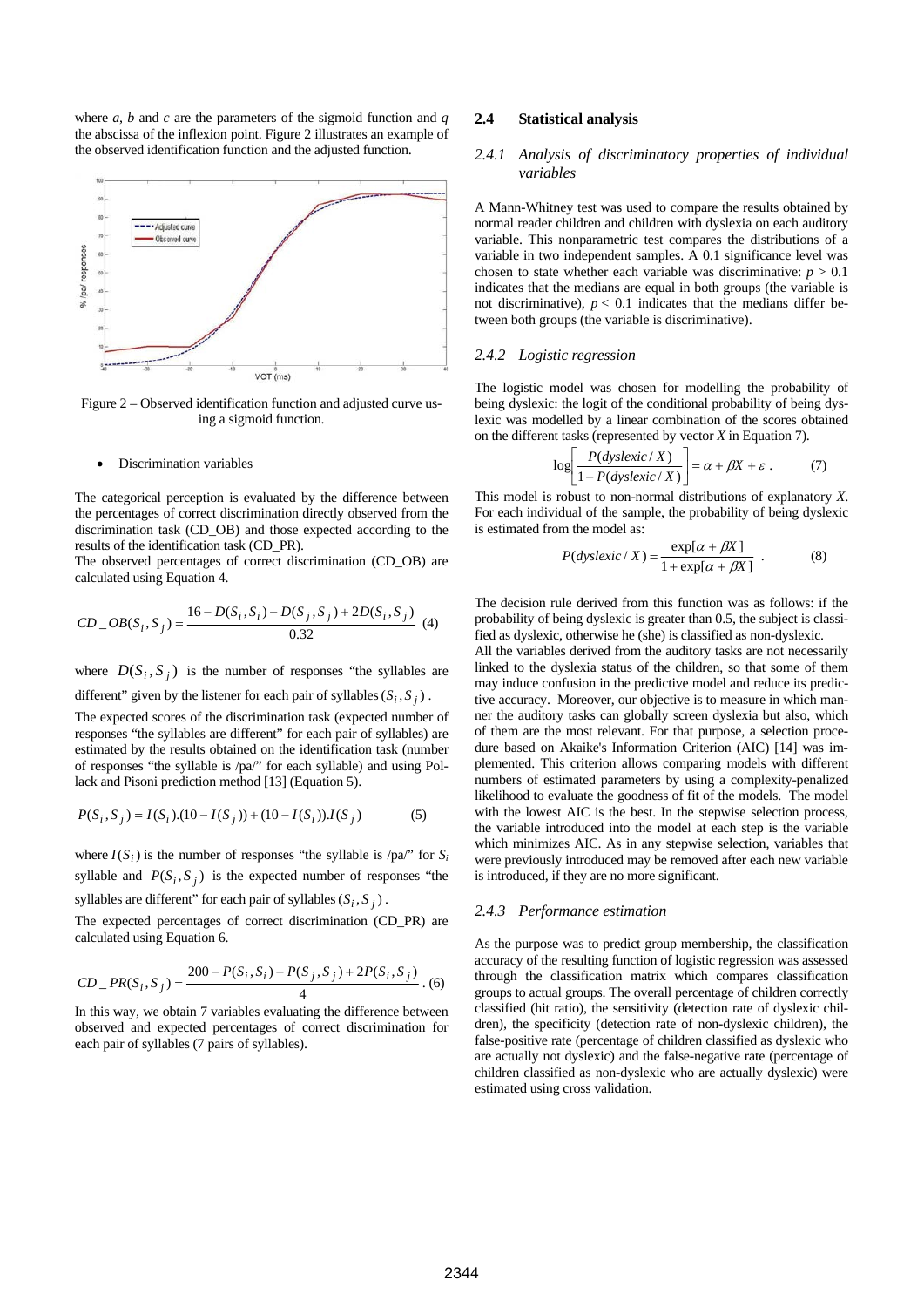## **3. RESULTS**

## **3.1 Descriptive abilities of auditory tasks**

### *3.1.1 Detection thresholds of sinusoidal amplitude modulation*

For each group, we computed the mean of modulation thresholds, expressed in decibels. The results obtained for each frequency (4, 16 and 128 Hz) are not significantly different. For the two groups, the TMTF displays a typical band-pass characteristic. This result is not completely in accordance with Lorenzi's study [6], where results detected low-pass characteristic for normal readers, but only 6 participants were tested within each group (dyslexics and normal readers). Moreover, TMTFs results were highly heterogeneous within each group.

Figure 3 shows the probability density functions for each group and each frequency (4, 16, 128 Hz). Given a frequency, the two groups display the same shape of probability density function. These results confirm that there is no significant difference between these two groups.<br> **Estimated probability density functions** 



Figure 3 – Probability density functions estimated for Normal Readers (NR – continuous line) and DYSlexics (DYS – dotted line) and for each frequency (4, 16, 128 Hz).

#### *3.1.2 Identification task*

Figure 4 shows the mean scores of "pa" responses for each group, reported as a function of VOT and their adjusted curves obtained using Nelder-Meald algorithm. The slopes of these curves differ between groups. For the normal reader group, the slope is steeper (slope of 0.15) than that of the dyslexics (slope of 0.08), which indicates higher precisions for normal readers than for dyslexics.



Figure 4 – Average adjusted identification curves along of a /ba/- /pa/ continuum in Normal Readers (NR) and DYSlexics (DYS). The ordinate is the percentage of /pa/ responses.

The results on the identification thresholds (*T*) suggest that normal children (average of  $T = 3.48$ ) have a better capacity to identify /ba/ and /pa/ syllables than dyslexics (average of  $T = 2.83$ ). The expected curve from the identification task of the percentage of correct discrimination (left part of Figure 5) shows a peak slightly different between the two groups. Normal readers have a higher peak than dyslexics.



Figure 5 – Left part: average expected curves from the identification task within each group (DYSlexics and Normal Readers). Right part: average observed curves for the discrimination task

within each group. These curves represent the percentage of correct discrimination for each pair of /ba/-/pa/ syllables.

#### *3.1.3 Discrimination task*

Right part of Figure 5 suggests no difference between groups in the discrimination task. The smaller the difference between observed and expected discrimination scores, the higher the degree of categorical perception. If we refer to Figure 6, for dyslexic children, the differences are higher than for normal readers only for two pairs of syllables (VOT mean of -30 ms and -20 ms) and lower for pairs of syllables located in the phonemic boundary (VOT mean of -10 ms and 0 ms). These results indicate that dyslexics preserve categorical perception in phonemic boundary and have a poorer performance than normal readers in pairs of syllables located at the beginning of the continuum.



Figure 6 – Average difference between expected and observed scores in Normal Readers (NR) versus DYSlexics (DYS).

# **3.2 Screening capacities of auditory tasks**

#### *3.2.1 Individual auditory variables*

Table 1 shows the results of the Mann-Whitney test and suggests that the scores of modulation thresholds in the TMTF task do not have any screening capacity, contrary to auditory hypothesis. These results suggest that the high modulation thresholds measured in